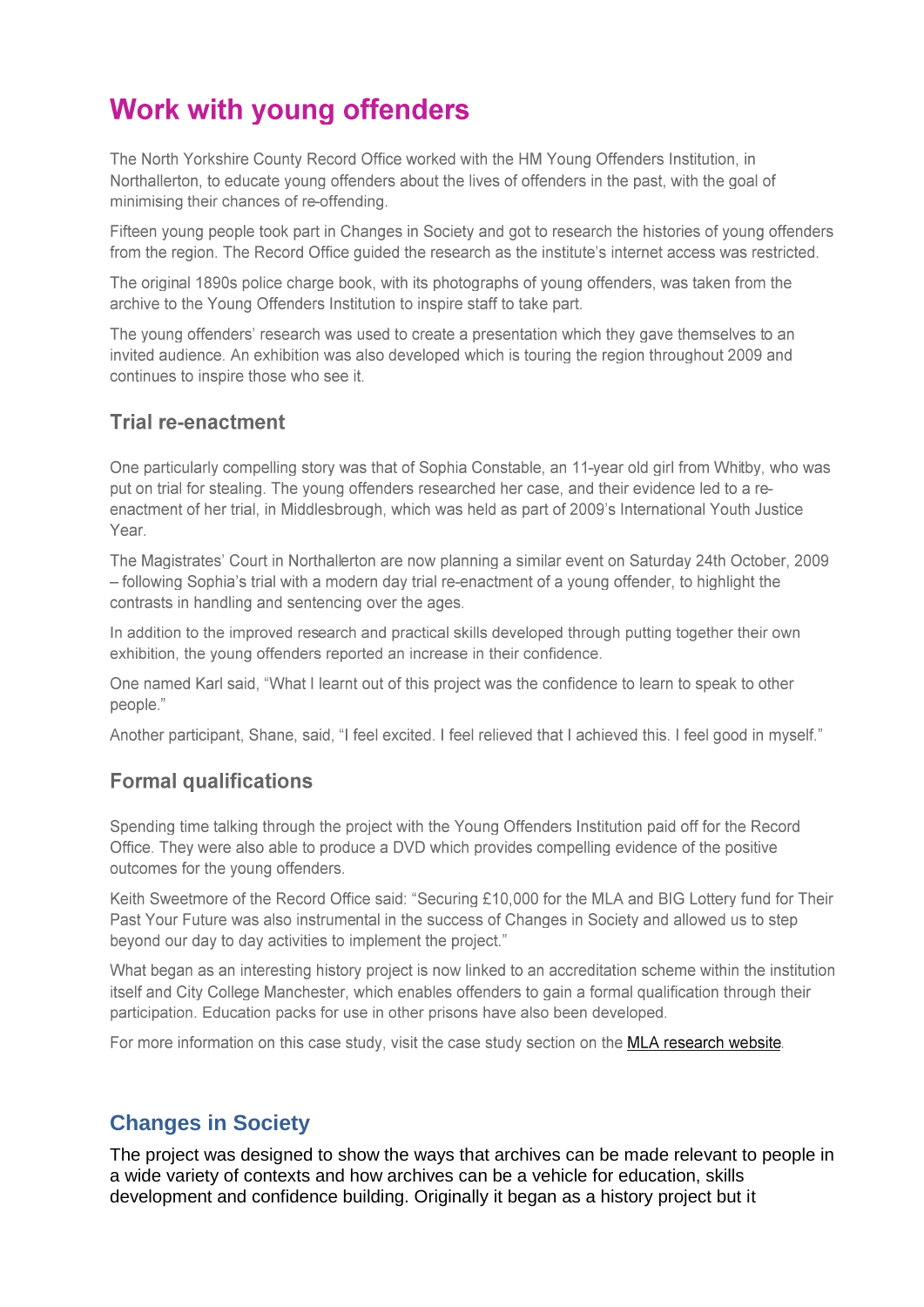developed into a wider skills building project which is linked to an accreditation within the institution itself and City College Manchester.

A presentation within the prison was one of the products of the project.

#### **Target Audience**

Young Offenders themselves, they were really the project deliverers, but then also local politicians, civic groups and the wider public. Presentations were held over two days by the participants.

A wider audience is now viewing the exhibition as it tours the region.

This had led to all kinds of spin offs by interested viewers, for example, 2009 is International Youth Justice Year. The work has already been used in displays in Middlesborough (Youth Justice 100 which included a re-enactment of trial from history, a case of Sophia Constable on the My Learning website, an 11 year old girl from Whitby was in front of the court and magistrate for stealing in an image of Sophia in the Police Charge book dated from the 1890s.) and the Magistrates Court in Northallerton are planning a similar event in October a re-enactment of the trial of Sophia followed by a modern day trial of a young offender highlights the contrasts in handling and sentencing over the ages.

#### **Aim**

To work with archives and exploit the interest in some of the documents, such as the police charge book and to support education work with young offenders. The archive had not expected the way the work would also more broadly improve the young offenders skills and confidence.

#### **Process**

Key was the offer of funding from TPYF (BIG Lottery and MLA), as no budget was allocated from the core funding from the record office; all projects of this kind has to come from external project funding.

Broad association with conflict, intergenerational, and innovative.

Developed into a proposal for the Young Offenders Institute (YOI). Took along the original charge book this one time to a meeting, to show the original photographs along with the notion to win £10,000 to do something different. Enthusiastic, and especially by one part member of staff - April who was willing to do what it takes to make it happen.

The institutional barriers can be off-putting but April was prepared to get behind the idea, surmounting and working with the barriers, such as security, to ensure that the project was possible within the constraints.

Managed to obtain agreement to film a dvd in the prison, but this required a lot of negotiation as well as limitations to what could be shown on the dvd. Access also had to be patiently worked out from both sides.

In developing the proposal the Record Office went with a concept but also an open mind. Already had contact with the North Yorkshire County Library Service which had a mechanism with the YOI and their onsite library which is provide by the county library service.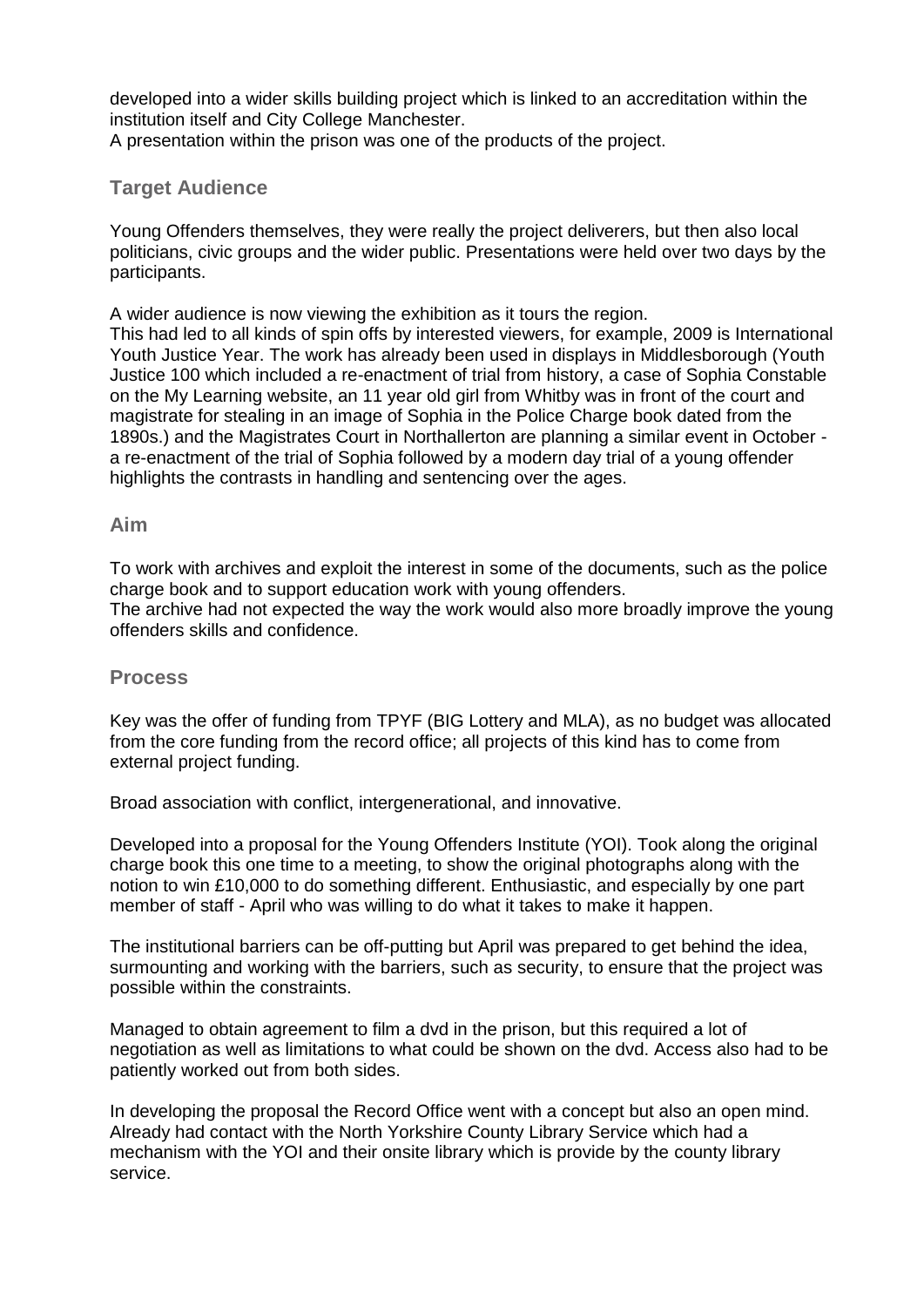There is no internet access for offenders within the prison. This meant various issues had to be worked around with regard to research online through the archive website. Physical copies of the archive documents had to be made for the prisoner. Self-directed research was limited because of this. Requests for more research had to be done by archive staff themselves. Staff had to access resources for them. Funding for the project enabled this.

#### **Number of participants**

15 Young People, 8 for the duration of the project 70 people attended the by invitation presentation events in the prison No precise monitoring but estimate that more than 5,000 have had the opportunity to view the exhibition in its 14 venues The exhibition started travelling in August 2008 and will complete touring in 2009

#### **Impact and outcome**

Production of education packs for use in other prisons For the young people, the dvd provides compelling evidence: Karl said that 'What I learnt out of this project was the confidence to learn to speak to other people' Shane said 'I feel excited. I feel relieved that I achieved this. I feel good in myself.' There was a genuinely positive response.

#### **Evaluation**

The dvd provides compelling positive evidence that the project was of value. But, of course we do not know what has happened to the young people now - this is a difficulty.

**Tips**

Be prepared to take the time to thoroughly negotiate what is required.

#### **Future development**

Like to do more on the back of this project. the more people see it the more feedback and suggestions are being received. Capacity to continue is really down to a sustained funding stream. Ideally the record office would like to work with the prison again, now that the relationship is established and patterns of working have been set up.

**Project website:** 

[www.mylearning.org](http://www.mylearning.org/)

# **MLA funded:**

Yes

**Institution:** North Yorkshire County Record Office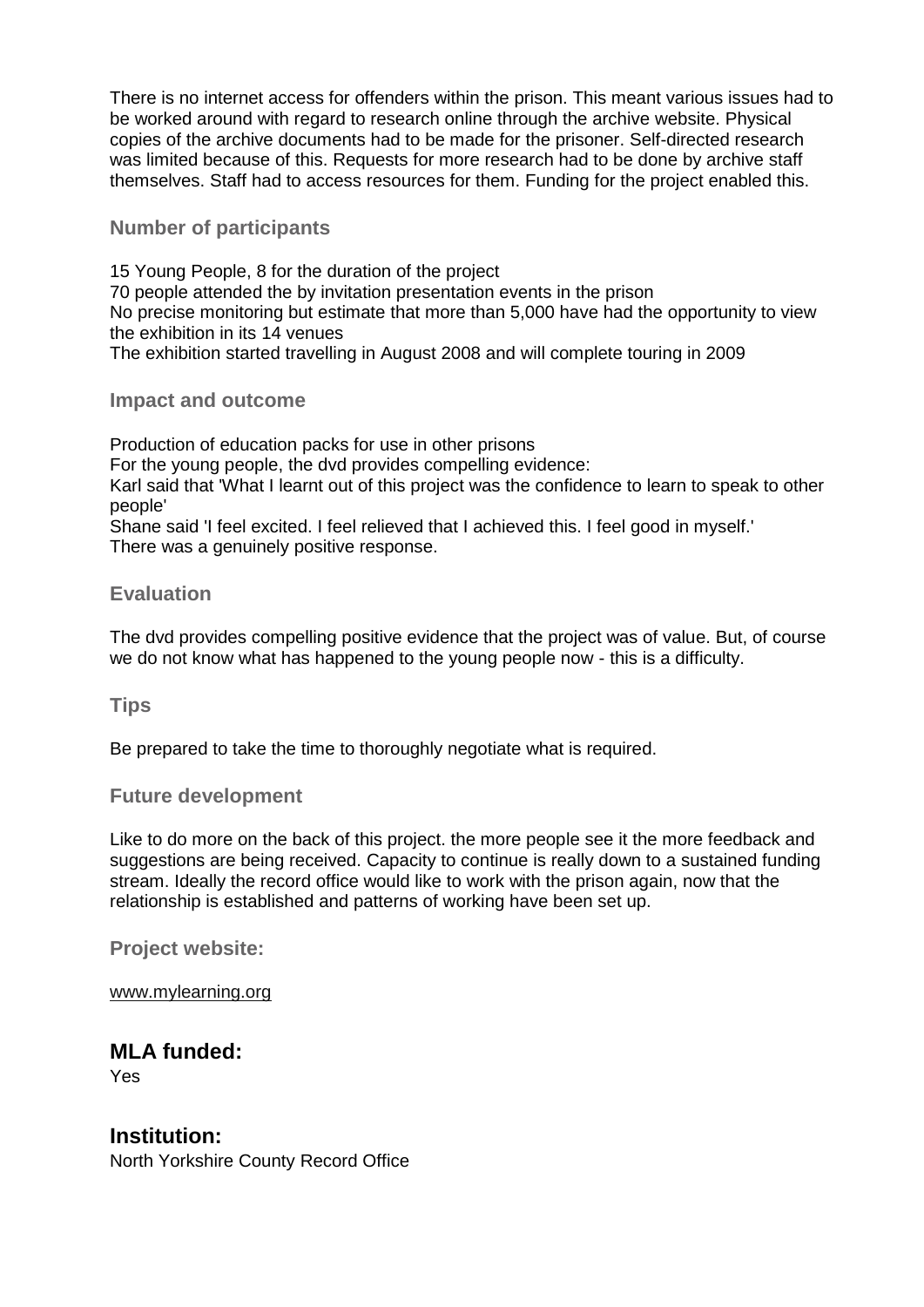## **Key partners:**

North Yorkshire County Record Office HM Young Offenders Institution North Allerton County Library Service Green Howards Regimental Museum, Richmond plus other links to City College Manchester

## **Team members:**

Ruth Rising James Towe from the archive April Stephenson From YOI Keith Sweetmore

## **Start date:**

2007

# **End date:**

July 2009

# **Contact:**

[Keith Sweetmore](mailto:Keith.Sweetmore@northyorks.gov.uk) North Yorkshire County Record Office 01609 535123

## **Work packages:**

Learning And Skills

# **Domains:**

Museums Libraries Archives

# **Sector developing role:**

**Partnerships** 

## **Social groups:**

Children and young people Prisoners and ex-offenders

## **Social outcomes:**

Positive outcomes for vulnerable groups Community empowerment & active citizenship Learning & skills